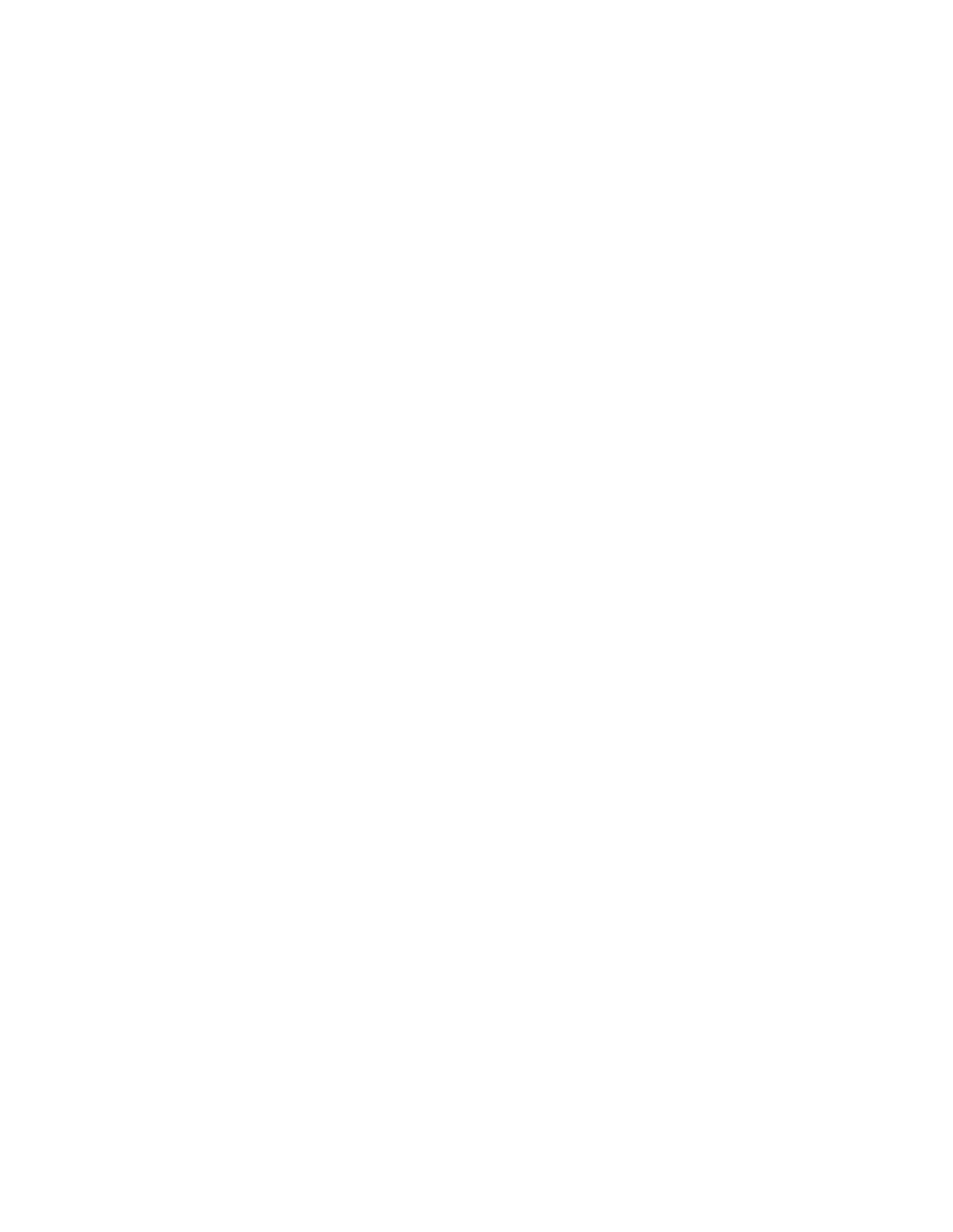## TABLE OF CONTENTS

| COVID-19: GUIDANCE: FOR PERSONS WORKING WITH INDIVIDUALS EXPERIENCING HOUSING                                                                                    |
|------------------------------------------------------------------------------------------------------------------------------------------------------------------|
|                                                                                                                                                                  |
|                                                                                                                                                                  |
|                                                                                                                                                                  |
|                                                                                                                                                                  |
|                                                                                                                                                                  |
|                                                                                                                                                                  |
|                                                                                                                                                                  |
|                                                                                                                                                                  |
|                                                                                                                                                                  |
|                                                                                                                                                                  |
|                                                                                                                                                                  |
|                                                                                                                                                                  |
|                                                                                                                                                                  |
|                                                                                                                                                                  |
|                                                                                                                                                                  |
|                                                                                                                                                                  |
|                                                                                                                                                                  |
|                                                                                                                                                                  |
|                                                                                                                                                                  |
|                                                                                                                                                                  |
| People that use substances are at increased risk of becoming seriously ill or dying if infected                                                                  |
|                                                                                                                                                                  |
| COVID-19: GUIDANCE FOR FOOD BANKS AND OTHER EMERGENCY FOOD PROGRAMS 8                                                                                            |
| COVID-19: GUIDANCE ON PROVIDING INFORMAL SUPPORT TO FAMILY AND FRIENDS<br>EXPERIENCING HOUSING INSTABILITY IN ORANGE RED AND LOCKDOWN PHASES OF THE NB           |
|                                                                                                                                                                  |
| APPENDIX A: GUIDING QUESTIONS IN DEVELOPMENT OF SHELTER AND TRANSITIONAL HOMES                                                                                   |
|                                                                                                                                                                  |
| APPENDIX C: PUBLIC HEALTH COMMUNICABLE DISEASE TEAM CONTACT LIST  15                                                                                             |
| APPENDIX D: PROCESS FOR SECURING HOTEL ACCOMMODATIONS FOR COVID RELATED                                                                                          |
| APPENDIX E: PROCESS ON HOW TO TRANSPORT INDIVIDUALS EXPERIENCING HOUSING<br>INSTABILITY THAT ARE COVID -19 POSITIVE OR SUSPECTED TO BE POSITIVE FOR COVID-19. 19 |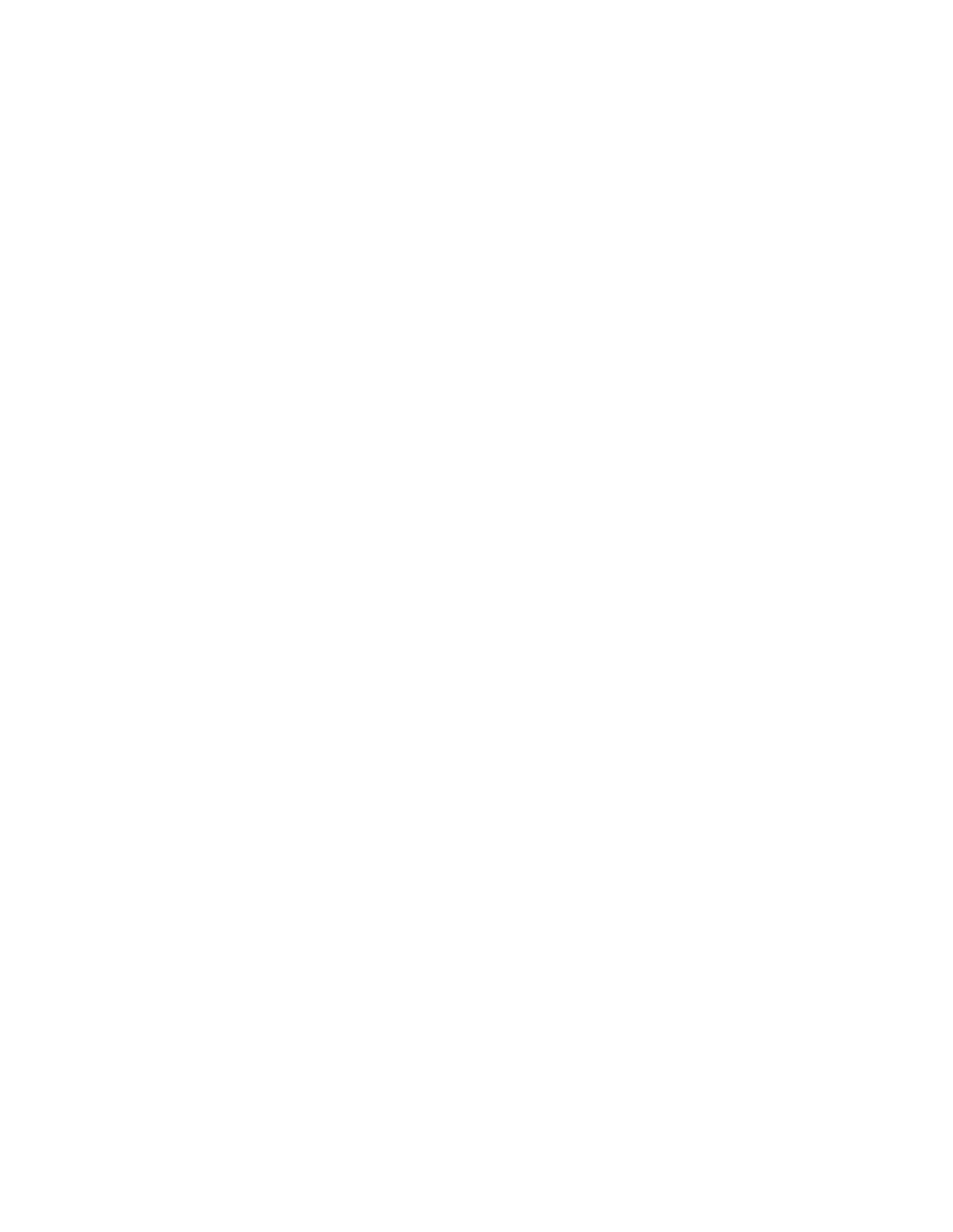## <span id="page-4-0"></span>**COVID-19: GUIDANCE: FOR PERSONS WORKING WITH INDIVIDUALS EXPERIENCING HOUSING INSTABILITY**

The following guidance is intended for service providers of people experiencing homelessness (including overnight emergency shelters, day shelters, meal service providers, and transitional houses). Each organization must develop an operational plan. **Refer to Appendix A** for guiding questions for plan development.

COVID-19 is caused by the SARS-CoV-2 virus. Current understanding of COVID-19 suggests that it is like other viral respiratory viruses with regard to transmission. Some people experience mild symptoms like sore throat, fatigue, headache and runny nose, and then recover without needing special treatment. Those who are older and those with other medical problems (such as high blood pressure, heart disease, lung disease, cancer or diabetes) are more likely to develop serious symptoms which can include difficulty breathing and pneumonia. They are more likely to become hospitalized and potentially die. According to global statistics, the COVID-19 virus has caused approximately 6 times more deaths than influenza.

COVID-19 can be introduced into a homeless shelter or transitional house by clients, volunteers, staff or by a combination of these. Staff members have a critical role to play in identifying and managing potential cases of COVID-19. Homeless shelters and transitional houses pose many challenges due to their unique environment. Particular challenges include vulnerable populations, ability to implement restrictions on client or resident movement, and limited staff. Those who are clients or residents of homeless shelters and transitional houses are at higher risk of contracting COVID-19 or developing complications due to COVID-19 due to barriers to accessing traditional services and standard resources. These circumstances may affect their ability to follow public health advice, such as being able to effectively quarantine (self-isolate), practice physical distancing and perform proper hand hygiene. The Canadian Medical Association Journal reported that homeless people in Ontario were 20 times more likely to be hospitalized with COVID-19 than the general public, 10 times more likely to end up in intensive care and five times more likely to die within 21 days of a diagnosis.

## <span id="page-4-1"></span>**TRANSMISSION**

COVID-19 is spread mainly by coughing, sneezing or direct contact with a person who has the infection or with surfaces that have been recently touched by someone with the virus. COVID-19 can also be spread when droplets (like from a cough or a sneeze) land on a surface and then someone touches that surface. If that person puts their hands near their mouth, nose or eyes, the person may get infected with the virus.

## <span id="page-4-2"></span>**SYMPTOMS OF COVID-19**

- **Fever**
- Cough (a new or worsening chronic cough)
- Headache
- Sore throat
- Runny nose
- New onset of fatigue
- Diarrhea
- Loss of taste or smell
- Difficulty breathing
- Children under age 18: purple finger or toes

## <span id="page-4-3"></span>**TESTING (REFER TO APPENDIX B)**

The quickest way to access testing is to book a test online by registering [here](https://www.pxw1.snb.ca/snb9000/product.aspx?productid=A001P351900A&l=e) or calling 811.

[https://www2.gnb.ca/content/gnb/en/departments/ocmoh/cdc/content/respiratory\\_diseases/coronavirus/co](https://www2.gnb.ca/content/gnb/en/departments/ocmoh/cdc/content/respiratory_diseases/coronavirus/coronavirusexposure.html#/app/symptom-checker/guides/399/what-to-do) [ronavirusexposure.html#/app/symptom-checker/guides/399/what-to-do](https://www2.gnb.ca/content/gnb/en/departments/ocmoh/cdc/content/respiratory_diseases/coronavirus/coronavirusexposure.html#/app/symptom-checker/guides/399/what-to-do)

All staff and residents are encouraged to access testing if they have one or more symptoms. If a person has 2 or more symptoms, they should self-isolate and access testing at the nearest assessment center. If a person develops one symptom while a zone is in the provincial red phase of recovery or in lockdown they should self-isolate and seek testing.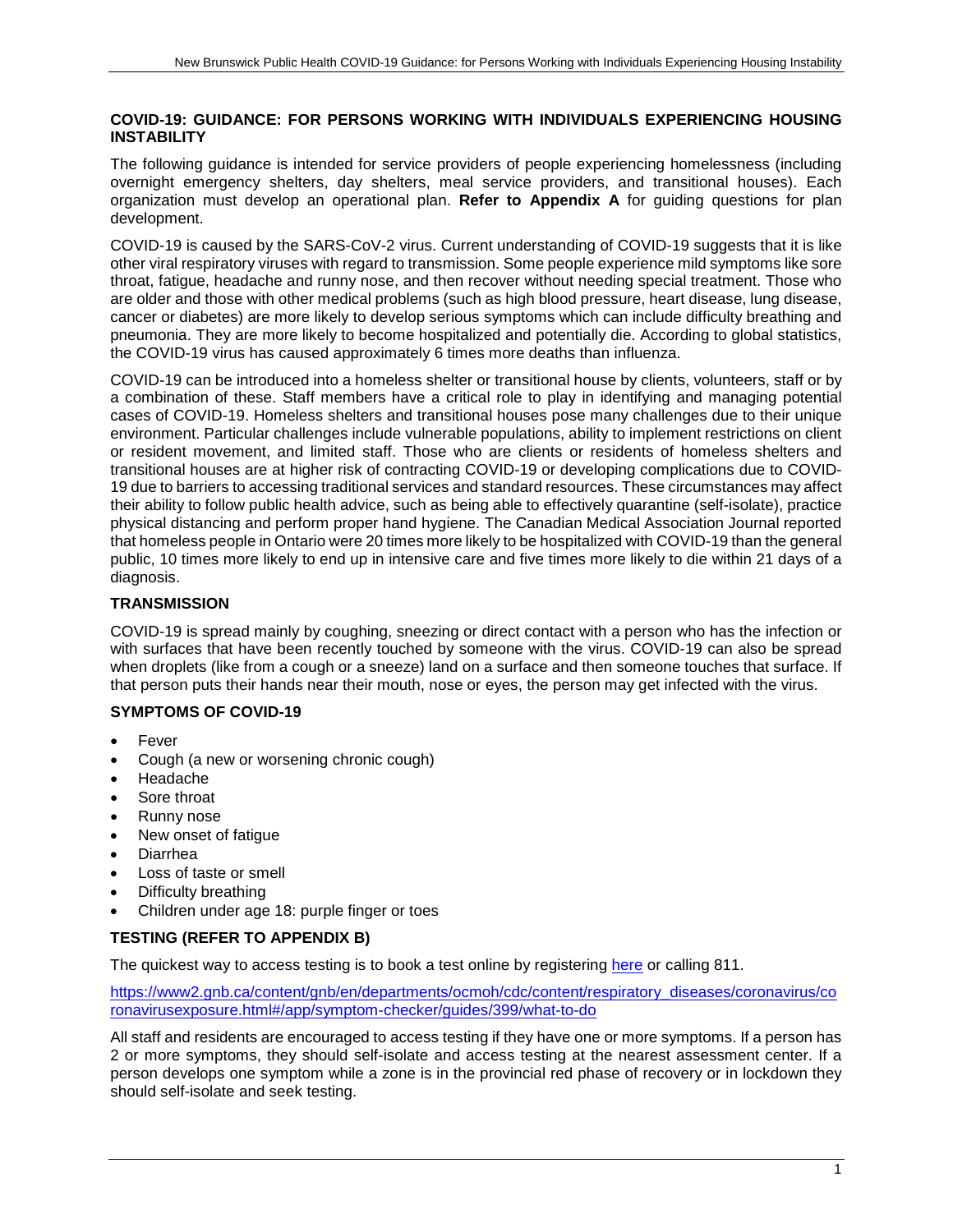In addition, staff working at a homeless shelter or transition home are encouraged to access asymptomatic testing every two weeks to possibly identify an asymptomatic infection early. Early detection is an important aspect of containing an outbreak quickly.

#### <span id="page-5-0"></span>**EXPERIENCING SYMPTOMS**

The facility operator must contact the Regional Medical Officer of Health (MOH) or designate (Regional Public Health) to notify them **within one hour** when a client is experiencing 2 or more symptoms in yellow or orange phase and 1 symptom in lockdown or red phase. **Refer to Appendix C** for business hours and after-hours contact details.

The Regional MOH or designate (Regional Public Health) will work with the facility operator to provide direction on testing, management of cases and contacts, implementation of control measures; they will work with all healthcare providers involved while the illness is in the facility.

Individuals experiencing 2 or more symptoms in yellow or orange phase and 1 symptom in lockdown or red phase will be required to self-isolate while waiting for test results. Facility operational plans should identify where clients will self isolate while waiting for test results. **Refer to Appendix D** on how to request hotel or motel accommodation for clients or other members of the population with no housing.

Typically, Public Health will call people who test positive and/or people can access MyHealthNB online for test results; however, these methods of communication may be difficult for individuals without access to a phone or/ and computer with internet. A shelter employee can assist the client in setting up the testing appointment and the shelter number can be provided as mode of contact. If the test is positive, Public Health will call the shelter to speak with the client in order to provide test results and additional direction to shelter personnel.

#### <span id="page-5-1"></span>**PROMT**

The Provincial Rapid Outbreak Management Team (PROMT), led by EM/ANB under the direction of the Regional Medical Officer of Health (RMOH), will be activated in the event of a COVID-19 outbreak in a vulnerable population in the province, such as an adult residential facility, nursing home, homeless shelter, transition house, correctional facility, or First Nations community.

These teams will work with and support existing on-site resources as they enact their pandemic plans. The PROMT will be flexible and will tailor its response to each outbreak and setting.

The goal of the PROMT is to ensure rapid isolation and containment at the point of the first identified case, while providing quality, on-site patient-centred care and support to the staff.

#### <span id="page-5-3"></span><span id="page-5-2"></span>**GENERAL CONTROL MEASURES:**

#### **Prevention**

Prevent the spread of respiratory germs, including COVID-19, within your facility

- Work with community partners and other shelters to identity additional space that may be required to enable the cohorting of symptomatic and confirmed-case clients away from the general population.
- Work with community partners and other shelters to identify additional space to accommodate potential increased demand for emergency shelter services (e.g., hotels, community centres, recreation facilities), Similarly, consider the potential need for additional food, supplies, and staff.
- Follow Color Phase requirements as they relate to the facility and outlined in the NB recovery plan
	- <https://www2.gnb.ca/content/gnb/en/corporate/promo/covid-19/recovery.html#triggers>
- Ensure Mandatory masking requirements.
	- Masks are required in all indoor public spaces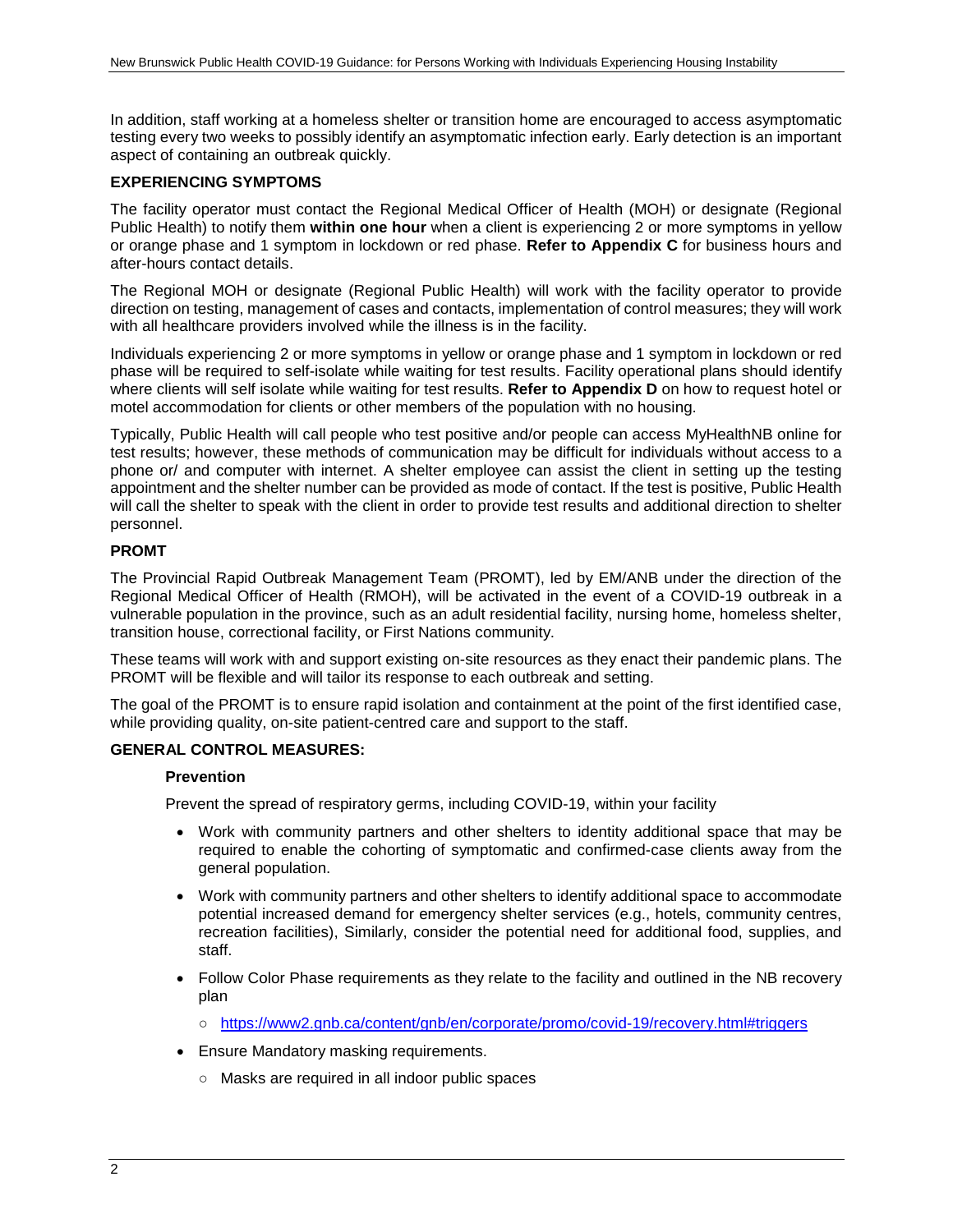- Masks are required in all outdoor public spaces that 2 meters (6 feet) can not be maintained between people
- Masks can be removed when eating or drinking
- Masks should be changed when dirty or damp
- Ensure physical distancing by keeping, at a minimum, 2 metres (6 feet) between sleeping mats with "head to foot" placement. If possible in your space, increase the distance between mats even further.
- Screen clients on arrival using GNB screening questions appropriate for colour phase.
	- Be diligent in monitoring for signs of illness amongst clients, volunteers and employees.
	- Encourage clients, volunteers and employees to report any symptoms of illness right away.
- Educate clients, volunteers and employees on the importance of and how to practice hand and respiratory hygiene and cough etiquette; encourage them to avoid touching eyes, nose and mouth.
	- Ensure adequate access to hand sanitizers and other disinfectants.
	- Provide tissues and garbage bins for use by clients, volunteers and employees. (No-touch garbage cans are preferred for disposal of items.)
	- If using disposable gloves for any tasks, handwashing is still important and should be done before putting on and after removing the gloves. If using gloves, change often, especially if soiled or ripped.
- Post signs and fact sheets about COVID-19 and proper handwashing technique in public areas and bathrooms. Signs should use simple messaging in appropriate language, large font and graphics that communicate actions that can be taken. (See Appendix B)
- Wipe down all common areas regularly with disinfectant cleaners. <https://www2.gnb.ca/content/dam/gnb/Departments/h-s/pdf/CDCOVIDE.pdf>

## <span id="page-6-0"></span>**Hand hygiene**

Hand washing is an effective way to reduce microbial contamination of hands and should be part of the daily routine of clients, staff and visitors. Soap and water should always be used if hands are visibly soiled and after personal toileting. Use an alcohol-based hand sanitizer that contains at least 60% alcohol (note: in healthcare settings, hand sanitizer must be at least 70% alcohol).

- Ensure access to handwashing facilities following toileting and before meals or food preparation.
- Educate clients, volunteers and employees on how and when to wash their hands.
- Ensure alcohol-based hand sanitizer is available for the client.
- Ensure alcohol-based hand sanitizer is located and maintained at entrances to the facility.
- Make sure tissues are available and any sink is well-stocked with soap and paper towels for hand washing.
- Post signage directing all persons entering the building to wash their hands.

## <span id="page-6-1"></span>**A good hand-washing technique is easy to learn**

- If there is visible soiling, hands should be washed with soap and water.
	- Wet hands with warm water.
	- Apply soap for 20 seconds all surfaces including front and back of hands, between fingers, around nails (especially cuticles), thumbs and wrists.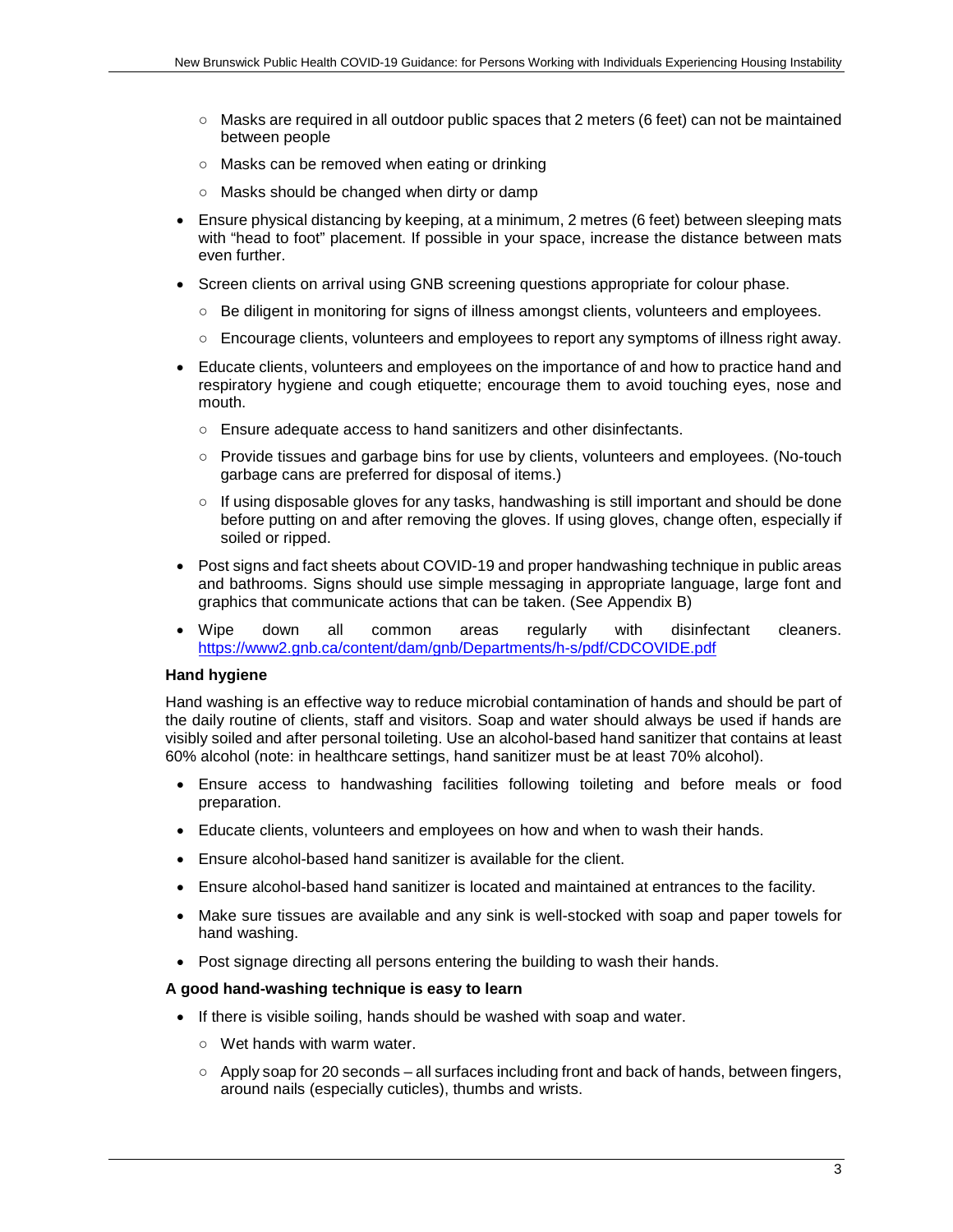- Rinse well.
- Dry with a paper towel.
- Turn off faucet without re-contaminating hands; for example, use towel to turn off taps.
- Follow these simple instructions when using an alcohol-based hand sanitizer:
	- Apply a measured pump of the product (enough of the product to cover all surfaces of the hand) into your open palm.
	- Rub into hands covering all surfaces including front and back of hands, between fingers, around nails (especially cuticles), thumbs and wrists.
	- $\circ$  Rub until dry.
- When to clean your hands:
	- before meals
	- before feeding children, including breastfeeding
	- before and after preparing food
	- before and after visiting with people who are sick
	- $\circ$  after using the toilet
	- after changing diapers or helping someone toileting
	- after blowing your nose, coughing or sneezing
	- after playing with shared toys or electronics
	- after handling animals or their waste

#### <span id="page-7-0"></span>**Gloves**

Disposable single-use gloves should be worn when in direct contact with an ill person, cleaning contaminated surfaces and handling items soiled with body fluids, including dishes, cutlery, clothing, laundry, and waste for disposal. Gloves are not a substitute for hand hygiene; staff/volunteers must perform hand hygiene before and after putting on and taking off gloves.

- Gloves should be removed, hand hygiene performed, and new gloves applied when they become soiled during care.
- To remove gloves safely, use one of your gloved hands pull off your glove for the opposite hand from the fingertips; as you are pulling, form your glove into a ball within the palm of your gloved hand. To remove your other glove, slide your ungloved hand in under the glove at the wrist and gently roll inside out, and away from your body. Avoid touching the outside of the gloves with your bare hands.
- Gloves must be changed, and hand hygiene performed when gloves are torn.
- Discard the gloves in a plastic-lined waste container.
- Perform hand hygiene.
- Double-gloving is not necessary.

Reusable utility gloves may be used; however, they must be cleaned with soap and water and decontaminated after each use with a bleach solution of one-part bleach with nine parts water (to make a 0.5% sodium hypochlorite solution).

#### <span id="page-7-1"></span>**Supplies to have on hand**

- medical/surgical/procedure masks for cases/staff
- disposable gloves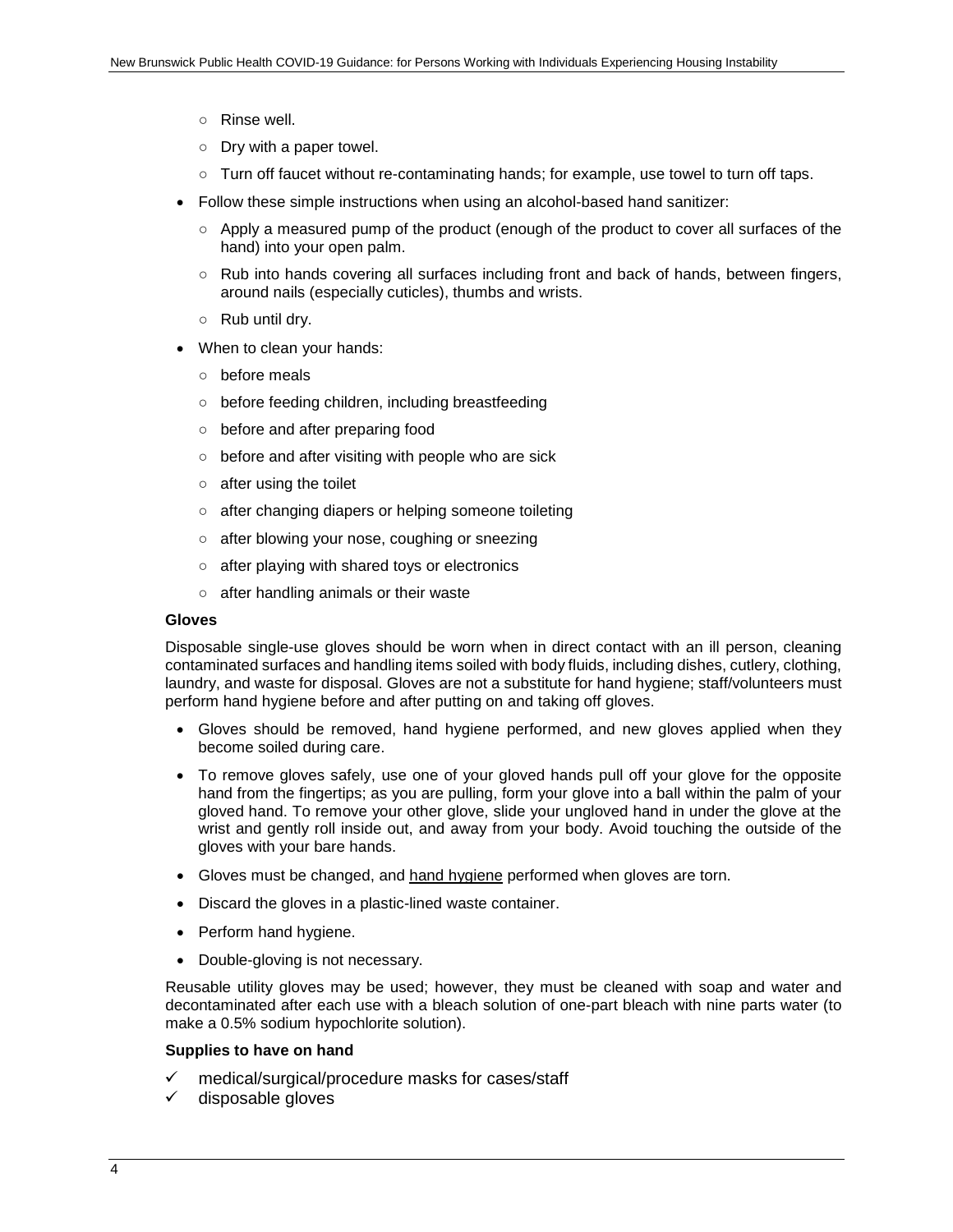- $\checkmark$  eye protection
- thermometer
- $\checkmark$  fever-reducing medications<br> $\checkmark$  running water
- $\checkmark$  running water<br> $\checkmark$  hand soap
- hand soap
- $\checkmark$  alcohol-based hand sanitizer (abhs) containing at least 60% alcohol (note: in healthcare settings, hand sanitizer must be at least 70% alcohol)
- $\checkmark$  tissues
- waste container with plastic liner
- regular household cleaning products
- $\checkmark$  bleach (5% sodium hypochlorite) and a separate container for dilution  $\checkmark$  alcohol (70%) prep wipes
- alcohol (70%) prep wipes
- ✓ regular laundry soap<br>✓ dish soap
- dish soap
- $\checkmark$  disposable paper towels

#### <span id="page-8-0"></span>**Respiratory hygiene**

- Respiratory hygiene should be encouraged for clients who have respiratory symptoms.
- Contain respiratory secretions by using tissues to cover the mouth and nose during coughing/sneezing, with prompt disposal into a no touch waste receptacle.
- Cover the mouth and nose during coughing/sneezing against a sleeve/elbow if tissues are not available.
- Turn the head away from others when coughing/sneezing.
- Maintain separation of 2 meters (6 feet) between clients.

## <span id="page-8-1"></span>**Food preparation**

- Follow colour phase guidance for restrictions on gathering sizes.
	- Limit the number of people preparing and eating meals together at one time.
- Do not allow anyone who is ill to prepare a meal or do dishes/clean.
- Avoid offering buffet or self-serve style meals.
- Remove shared food containers from dining areas (e.g. shared pitchers of water, shared coffee cream dispensers, salt & pepper shakers)
- Dispense snacks directly to clients/residents and use pre-packaged snacks only.
- Ensure that food handling staff are in good health and practice good hand hygiene.
- Ensure that all surfaces of the tables and chairs (including the underneath edge of the chair seat) are cleaned and disinfected after each meal.
- Staff assigned to housekeeping duties should not be involved in food preparation or food service, if possible.
- Clean/sanitize kitchen counters and commonly used surfaces and let them air dry (e.g. toaster, kettle) regularly/after each meal.

#### <span id="page-8-2"></span>**Communication**

- Prepare and practice calm, reassuring and accurate communication with clients. Acknowledge the seriousness of the situation and the feelings of fear and anxiety that might produce. Share only the facts from trusted sources:
	- <https://www2.gnb.ca/content/gnb/en/corporate/promo/covid-19.html>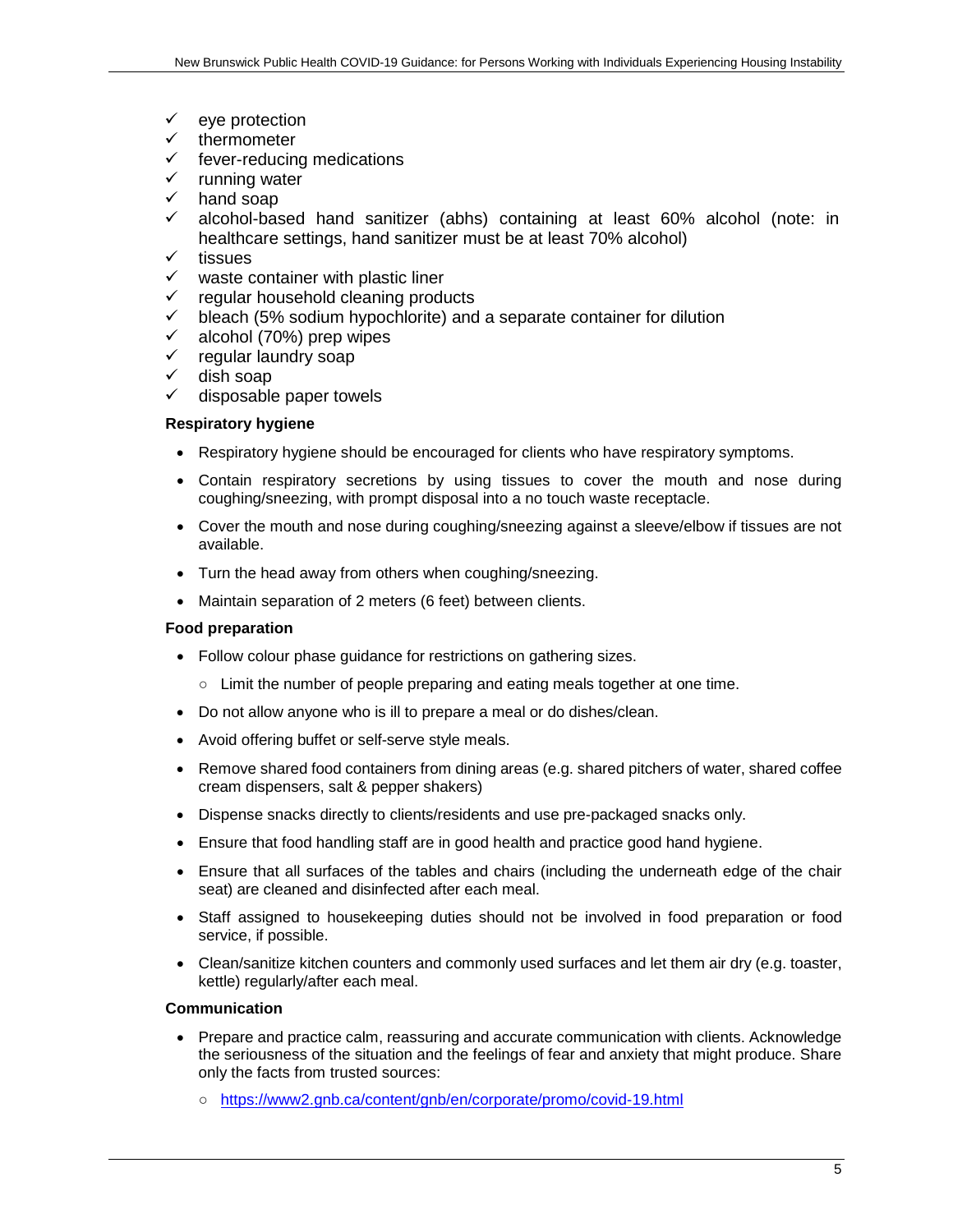- [https://www.canada.ca/en/public-health/services/diseases/2019-novel-coronavirus](https://www.canada.ca/en/public-health/services/diseases/2019-novel-coronavirus-infection.html)[infection.html](https://www.canada.ca/en/public-health/services/diseases/2019-novel-coronavirus-infection.html)
- Keep clients and employees informed if a case of COVID-19 is identified in the facility.
- Describe what actions the facility is taking to protect them, including answering their questions and explaining what they can do to protect themselves and their fellow staff and clients.
- Inform staff and clients about [federal,](https://www.canada.ca/en/department-finance/economic-response-plan.html) [provincial,](https://www2.gnb.ca/content/gnb/en/gateways/for_business/covid19.html) and local financial supports that have been made available due to COVID-19.

#### <span id="page-9-0"></span>**Environmental cleaning**

Environmental cleaning products registered in Canada with a Drug Identification Number (DIN) and labelled as a broad-spectrum viricide are sufficient for use. All surfaces, especially those that are horizontal and frequently touched, should be cleaned and disinfected at least twice daily and when soiled<https://www2.gnb.ca/content/dam/gnb/Departments/h-s/pdf/CDCOVIDE.pdf>

- Attempt to have additional cleaning supplies on hand.
- Conduct frequent cleaning and disinfection of the facility, especially high-touch surfaces like door knobs, light switches, railings, tables, chairs, etc.
- Consider all surfaces in the client environment as contaminated. Start at the cleanest part of the equipment or surface and move towards the dirtiest.
- Ensure manufacturer recommended wet-contact time is achieved. Wet-contact time is the minimum time required for items to be in contact with the disinfectant to ensure germs are killed.
- Place equipment on a clean surface to air dry. Do not actively dry with a towel or other device.
- Store all disinfectants out of the reach of children and confused individuals.
- Clean and disinfect sleeping mats after every use.
- Wash client bedding frequently.
- The labels of the cleaning and disinfecting products you are using will likely identify what protective equipment staff or volunteers should use. Increased frequency of cleaning and disinfecting high-touch surfaces is significant in controlling the spread of microorganisms during a respiratory infection outbreak.

#### <span id="page-9-1"></span>**Laundry**

- Contaminated laundry should be placed into a laundry bag or basket with a plastic liner and should not be shaken.
- Gloves and a surgical/procedure mask should be worn when in direct contact with contaminated laundry.
- Clothing and linens belonging to the ill person can be washed together with other laundry, using regular laundry soap and hot water (60-90°C).
- Laundry should be thoroughly dried.
- Hand hygiene should be performed after handling contaminated laundry and after removing gloves.
- If the laundry container comes in contact with contaminated laundry, it should be disinfected.

#### <span id="page-9-2"></span>**Communal or social activities**

• Minimize activities and follow the phase guidance outlined in the NB Recovery Plan. Activities should be defined in advance considering the full spectrum of client care needs (physical, mental, psychological).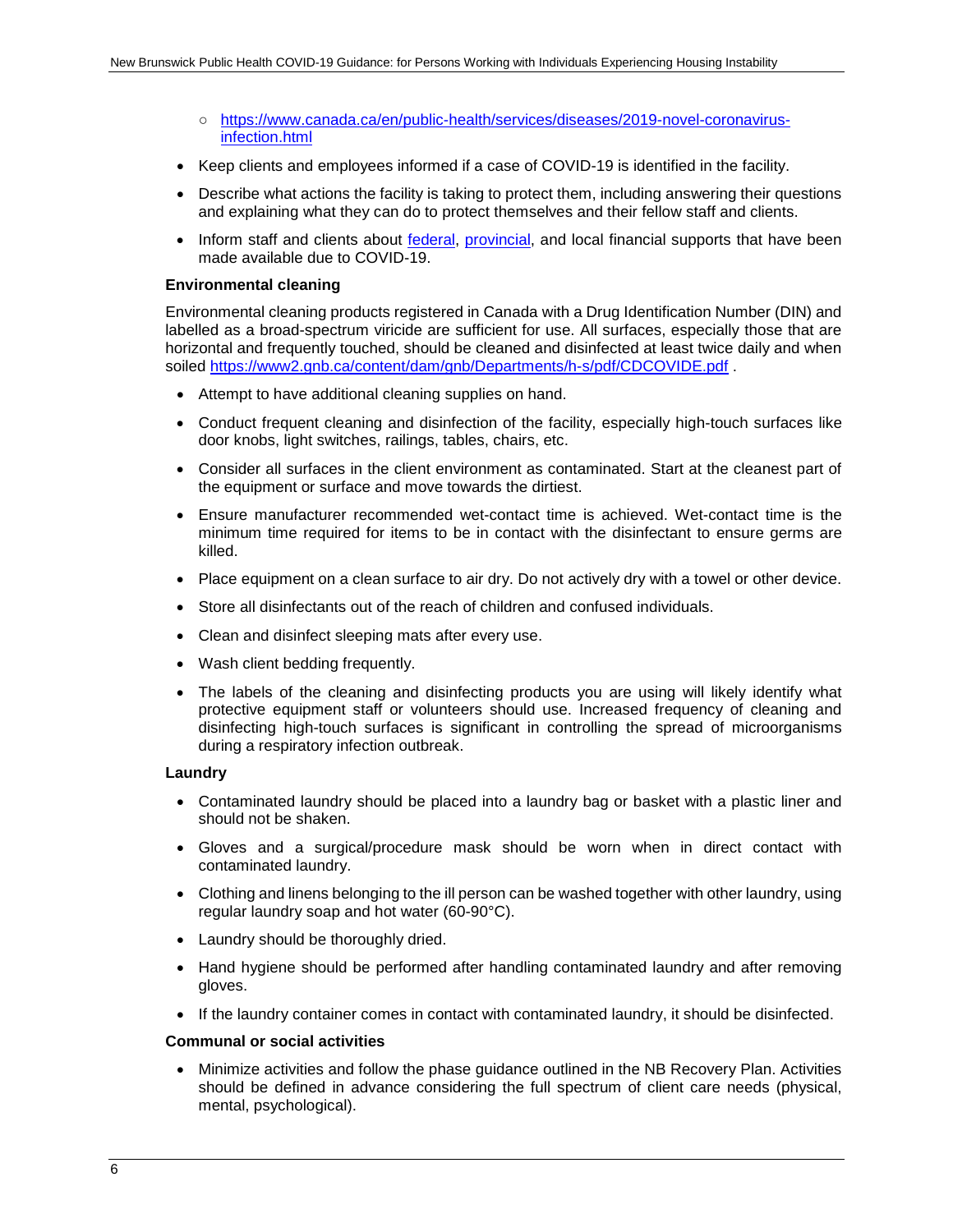#### <span id="page-10-0"></span>**If a client has symptoms**

- Place client away from other clients as soon a possible, in an individual room with four walls and a door, when available. See below for additional measures regarding isolation.
- Follow the guidance provided by Regional MOH or designate (Regional Public Health) and the control measures outlined in this document. The RMOH will make the determination to activate PROMT if required

## <span id="page-10-1"></span>**If required to isolate a client (refer to Appendix B)**

- Identify any needs the client may have that might impede their ability to remain in isolation from the community (e.g., social supports, substance dependencies, mental health supports).
- Provide client with the identified option for self-isolation for your facility.
- If client agrees to isolation:
	- Place client away from other clients.
	- Place client in an individual room with four walls and a door, when available. Each symptomatic client should be placed in their own room if possible.
	- When necessary, provide appropriate monitoring to ensure that the client is able to remain in isolation.
	- If individual rooms are not available, consider using a large, well-ventilated room with physical barriers (curtains, plastic sheeting etc.) between symptomatic and asymptomatic clients.
	- Space beds apart as much as possible 2 metres (6 feet) or greater, have clients sleep head-to-toe, and put up temporary barriers between beds, such as plastic sheeting.
	- If possible, designate specific washrooms for symptomatic clients only.
	- Consider identifying dedicated employees to care for COVID-19 patients.
	- Whenever possible, implement cohorting of symptomatic clients and assigned staff to one affected area to minimize contact with the staff/clients in the unaffected areas.
	- Hand hygiene and a change of gown and gloves is required between contact with each client and/or a client's environment.
- If a client needs to self-isolate at a location other than the shelter transportation to the location and monitoring of compliance with self-isolation should be identified in the Shelter COVID-19 Operational Plan. **Refer to Appendix B**
- If the client refuses to self-isolate despite best efforts to persuade them, the facility should consult with the Regional Medical Officer of Health (MOH) or designate (Regional Public Health) who will do a risk assessment and provide guidance on next steps. **Refer to Appendix A** for business hours and after hours contact details.

## <span id="page-10-2"></span>**Guidance for clients using substances**

It is recognized that many of Public Health's COVID-19 meaures are difficult to practice when people are struggling with substance use, living outside, or living in a tent or shelter. We need creative solutions to slow down the spread of COVID-19 and protect people who use drugs, who often have underlying health conditions and/or may be elderly.

#### <span id="page-10-3"></span>**People that use substances are at increased risk of becoming seriously ill or dying if infected with COVID-19.**

- COVID-19 infection will worsen breathing conditions of those that use substances.
- Fentanyl and other opioids can slow your breathing rate, so COVID-19 may increase the risk of overdose death when using opioids. Opioid withdrawal may worsen breathing difficulties.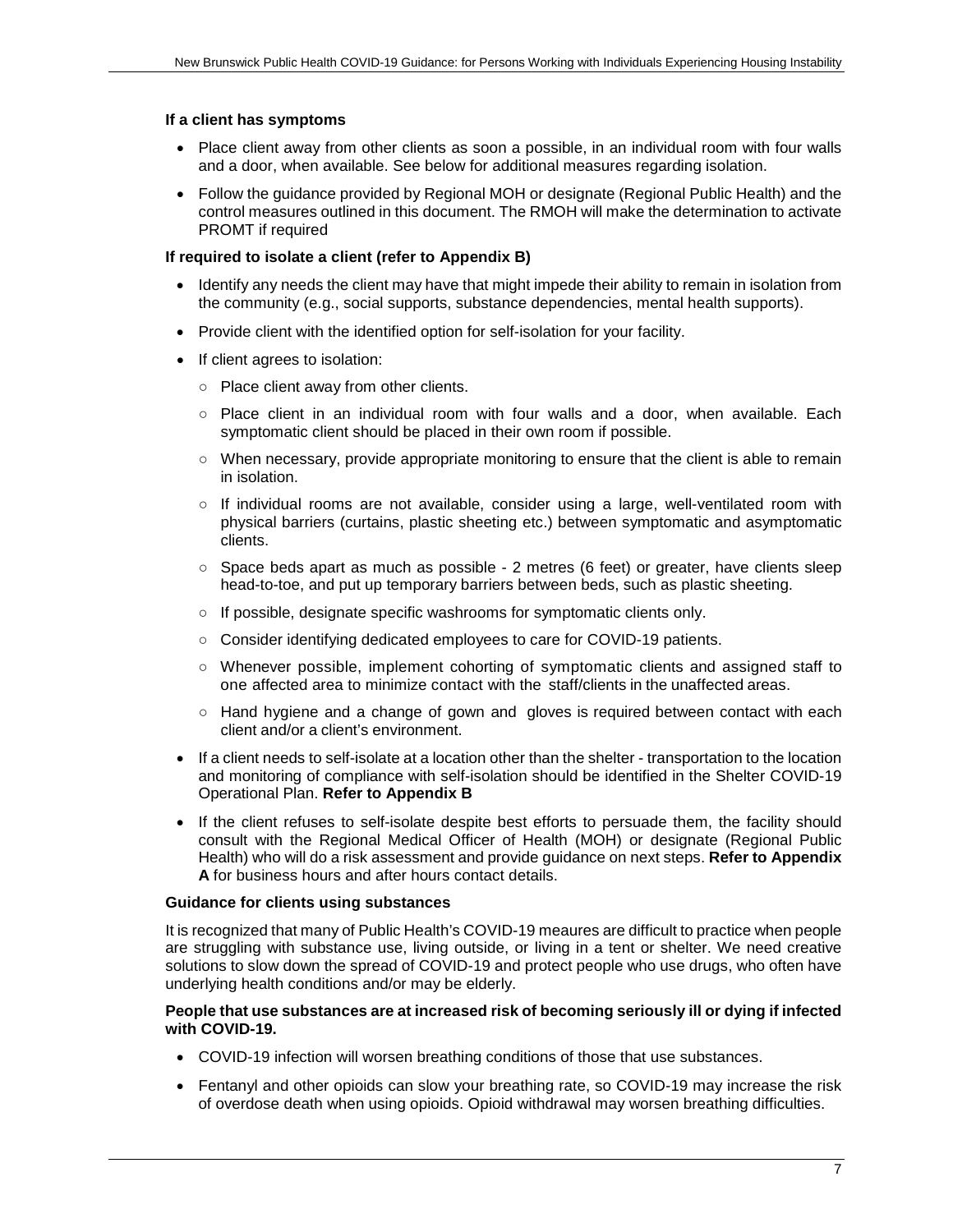- Smoking drugs makes breathing problems worse.
- Most drug-use behaviours can increase the risks of COVID-19 transmission
- BE AWARE that some early symptoms of withdrawal and COVID-19 infection are similar. These include fever and muscle soreness. Both possibilities need to be actively considered and appropriately managed.

#### <span id="page-11-0"></span>**Precautions for clients using substances**

- Stay 2 metres (6 feet) apart from others; however, it is important to balance this against the risk of isolation and its impact on mental health and drug use (for example, using substances with a friend may be safer than using alone).
- Encourage clients to avoid close contact (e.g. shaking hands, hugging, kissing).
- Encourage clients to maintain contact with their "buddies" who can bring food, harm reduction supplies, medicine, and substances if needed.
- Encourage clients not to share supplies, such as cigarettes, joints, pipes, injecting equipment, containers for alcohol, utensils, and other supplies. If clients must share, wipe pipes with alcohol wipes or use new mouthpieces. Advise clients of services to access clean drug using supplies if required. Link to [Needle Exchange programs.](https://www2.gnb.ca/content/gnb/en/departments/health/Addiction_and_Substance_Use/methamphetamine.html)
- Encourage clients to wash their hands or use wipes before preparing, handling or using their drugs. Clients should prepare their drugs themselves. Clients should wash their hands every time they meet others, after handling money and after receiving drugs packages. Encourage clients to have a bottle of hand sanitizer to use when handwashing facilities are not available.
- Carry naloxone and have an overdose plan. Please use the breathing mask available in the Take Home Naloxone kits if responding to an overdose.

#### <span id="page-11-1"></span>**COVID-19: GUIDANCE FOR FOOD BANKS AND OTHER EMERGENCY FOOD PROGRAMS**

Food banks and other emergency food programs provide essential services to vulnerable populations in our communities. It's important for food banks and other emergency food programs to continue to support clients, especially at times when need is greater than usual.

Please take time to educate volunteers/staff and discuss the many things that they can do to keep everyone healthy, including:

- Keep your facility clean:
	- Follow cleaning and disinfection protocols, paying extra attention to high touch surfaces and use appropriate cleaners.
	- If possible, place alcohol-based hand sanitizer (minimum 60% alcohol content) dispensers in prominent locations.
- Consider adjusting schedules:
	- Suspend all non-essential programming in your facility.
	- Schedule only essential volunteers/staff; ask others to be available to be called in, if necessary.
	- Try to rely on volunteers/staff who are not in an at-risk population (such as people over 60 years of age and/or with underlying medical conditions).
- Limit the number of people in your facility:
- Ensure adequate physical distancing between people (2 meters or 6 feet).
- For short periods of time, when physical distancing is not possible, wearing a non-medical mask is required. Physical distancing should be re-established as quickly as possible.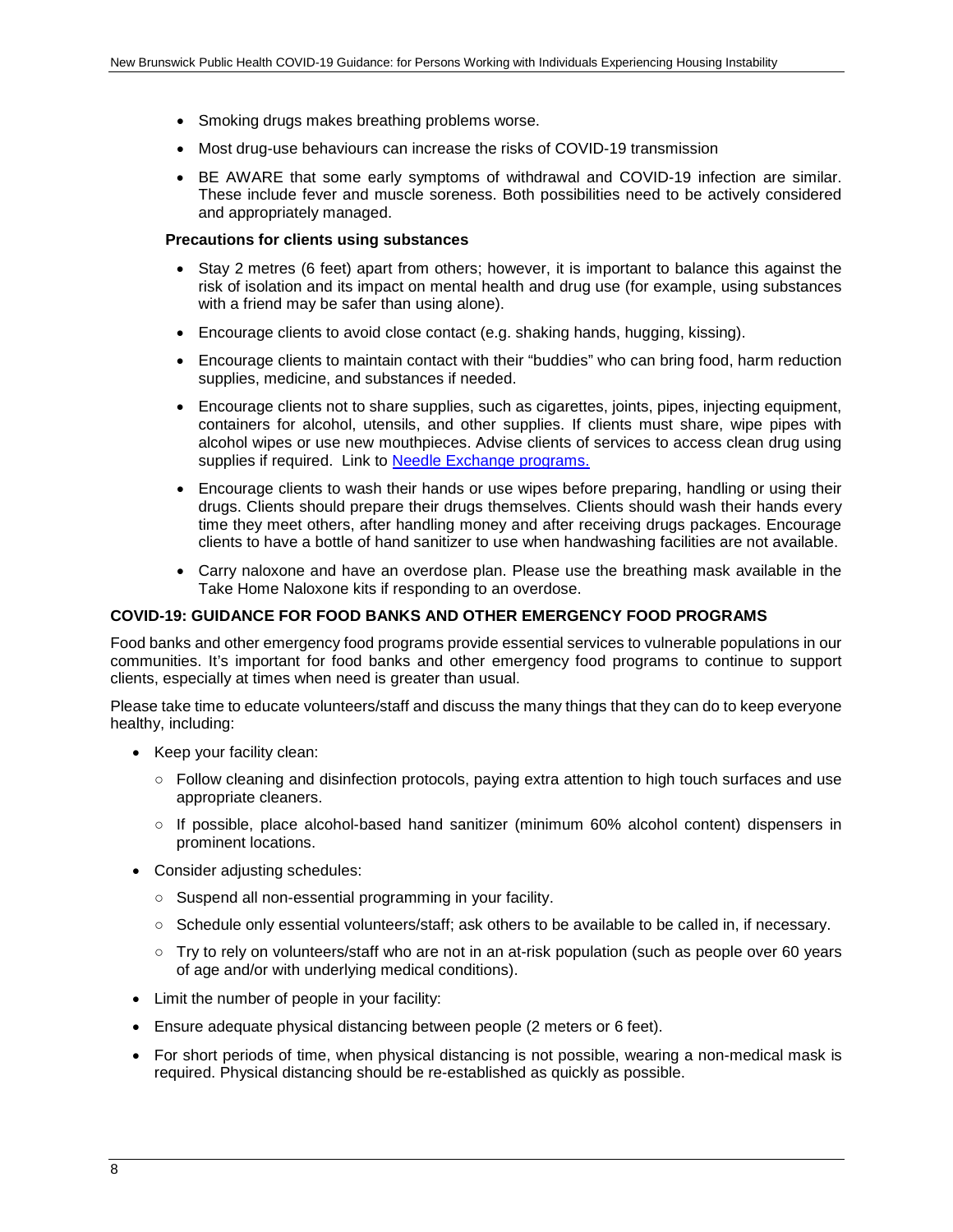- Wearing a non-medical mask (e.g., homemade cloth mask) in the community is an additional measure you can take to protect others around you and may be required in public spaces depending on the provincial color phase of recovery at the time.
- Avoid gathering people in groups, for example cooking classes and waiting areas, as these do not allow adequate physical distancing and may not comply with the Mandatory Order.
- Eliminate self-serve/buffet style service.
- If you offer meals, provide a take-away option instead of eating in groups.
- If possible, arrange for clients to enter the facility individually to pick up their orders. Ask that clients limit the number of family members coming inside the facility to pick up the food.
- Clients who have symptoms of COVID-19, should be encouraged to stay where they are away from others and call 811 or their healthcare provider. See **Appendix D** on how to arrange a room for a COVID -19 positive client or one who requires isolating and has no place to do so safely list of symptoms and self-assessment tool can be found at www.gnb.ca/coronavirus
- If clients are sick, consider delivering food to their door or have a healthy person pick it up on their behalf.

## <span id="page-12-0"></span>**COVID-19: GUIDANCE ON PROVIDING INFORMAL SUPPORT TO FAMILY AND FRIENDS EXPERIENCING HOUSING INSTABILITY IN ORANGE RED AND LOCKDOWN PHASES OF THE NB RECOVERY PLAN**

It is recognized that providing informal support to friends and family members who are experiencing housing instability reduces the stress on the provincial healthcare system and on other organizations during all phases of the NB Recovery Plan for COVID-19. Providing informal support to friends and family experiencing housing instability needs to be done in a safe way.

Following the Public Health Guidance and the Mandatory order are key in stopping the transmission of COVID-19:

- mandatory masking
- practice physical distancing (2m or 6 feet).
- ensure that high touch surfaces are cleaned frequently with an appropriate cleaner
	- keep extra cleaning supplies on hand
- restrict contact with others where possible
	- avoid large gatherings
- wash your hands frequently or use hand sanitizer when not able to use soap and water
	- wearing gloves is not a replacement for handwashing
- contact 811 or fill out an online COVID-19 test request form online immediately if you develop symptoms, get tested for COVID-19 and self-isolate until your test results come back

## <span id="page-12-1"></span>**OTHER RESOURCES**

Information related to coronavirus changes rapidly - the following COVID-19 resources have been developed to support stakeholders and community organizations. The materials available here will be updated regularly and as required. Visit frequently to ensure access to the most up-to-date information.

#### **We encourage you to print, post and share these materials and ensure a process is in place so materials are replaced when information changes.**

[https://www2.gnb.ca/content/gnb/en/departments/ocmoh/cdc/content/respiratory\\_diseases/coronavirus/re](https://www2.gnb.ca/content/gnb/en/departments/ocmoh/cdc/content/respiratory_diseases/coronavirus/resources.html) [sources.html](https://www2.gnb.ca/content/gnb/en/departments/ocmoh/cdc/content/respiratory_diseases/coronavirus/resources.html)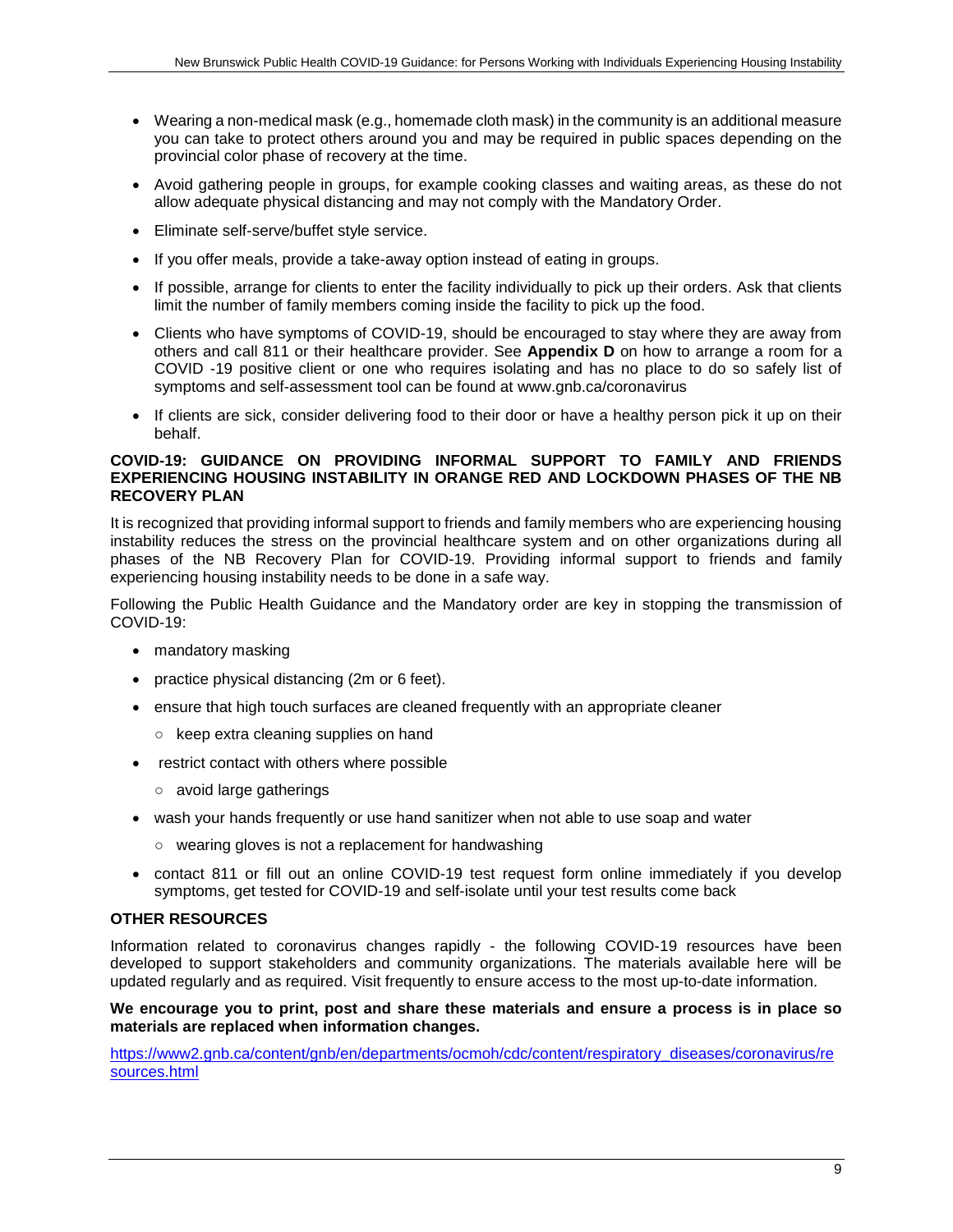[https://www.canada.ca/en/public-health/services/diseases/2019-novel-coronavirus-infection/guidance](https://www.canada.ca/en/public-health/services/diseases/2019-novel-coronavirus-infection/guidance-documents/homelessness.html#a1)[documents/homelessness.html#a1](https://www.canada.ca/en/public-health/services/diseases/2019-novel-coronavirus-infection/guidance-documents/homelessness.html#a1)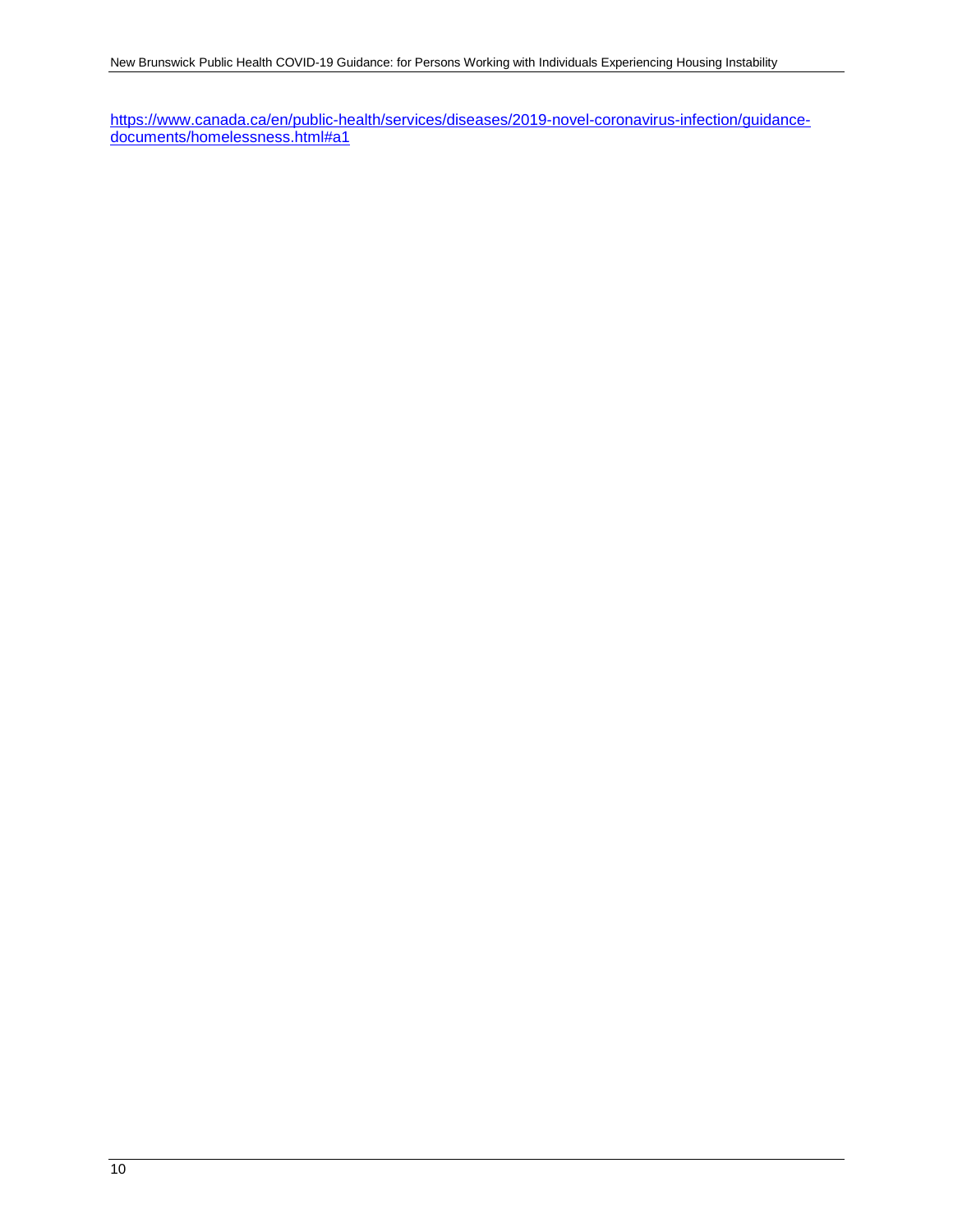## <span id="page-14-0"></span>**APPENDIX A: GUIDING QUESTIONS IN DEVELOPMENT OF SHELTER AND TRANSITIONAL HOMES OPERATIONAL PLANS**

A pandemic plan will help you to outline how you will implement the Public Health Guidance, both in terms of preventing an outbreak and keeping your staff and clients as safe as possible during the COVID-19 pandemic. Each shelter is different, and each plan will also need to be different to take your unique client group, physical location, and staffing mix into consideration. The questions below are intended as a guide to help in this planning process.

- Do you have a protocol in place for screening staff, clients, and visitors?
- Do you have a protocol in place for mask use?
- Do you have a protocol in place for when clients refuse to wear masks?
- Do you have protocols in place to encourage physical distancing, for both staff and clients?
- Do your staff know how and when they should get tested?
- Do you have a protocol in place for referring clients for testing?
- If a client is symptomatic, has tested positive for COVID-19, or has been required by public health to isolate, do you have a plan for where they will stay during their isolation?
	- Is this a single room with a dedicated bathroom? If not, how will you implement the public health guidance on isolation?
	- Does your planned isolation site have capacity for all your clients, if required?
	- Do you have a protocol in place if a confirmed positive client refuses to follow isolation quidelines?
	- How will you reassure clients that their needs (e.g., social supports, substance dependencies, mental health supports) will be met while they are isolating?
	- How will you provide essential services such as food, cleaning, and laundry services to clients in isolation? Would security services be required? What additional supplies might you need?
	- How will you continue to support clients if staff are split across two locations, ill, or required to isolate? How will you bring additional staff on? Do you have a process in place for work refusals?
	- If your plan is to isolate clients at another location, such as a hotel, do you have a plan for how you will transport them there?
	- Do you have a protocol to prevent or manage potential overcrowding?
- Do you have a protocol for enhanced cleaning, in line with the public health guidance?
- Is there a notification protocol in your plan in the event that a client or staff member tests positive or has been told to self isolate by Public Health?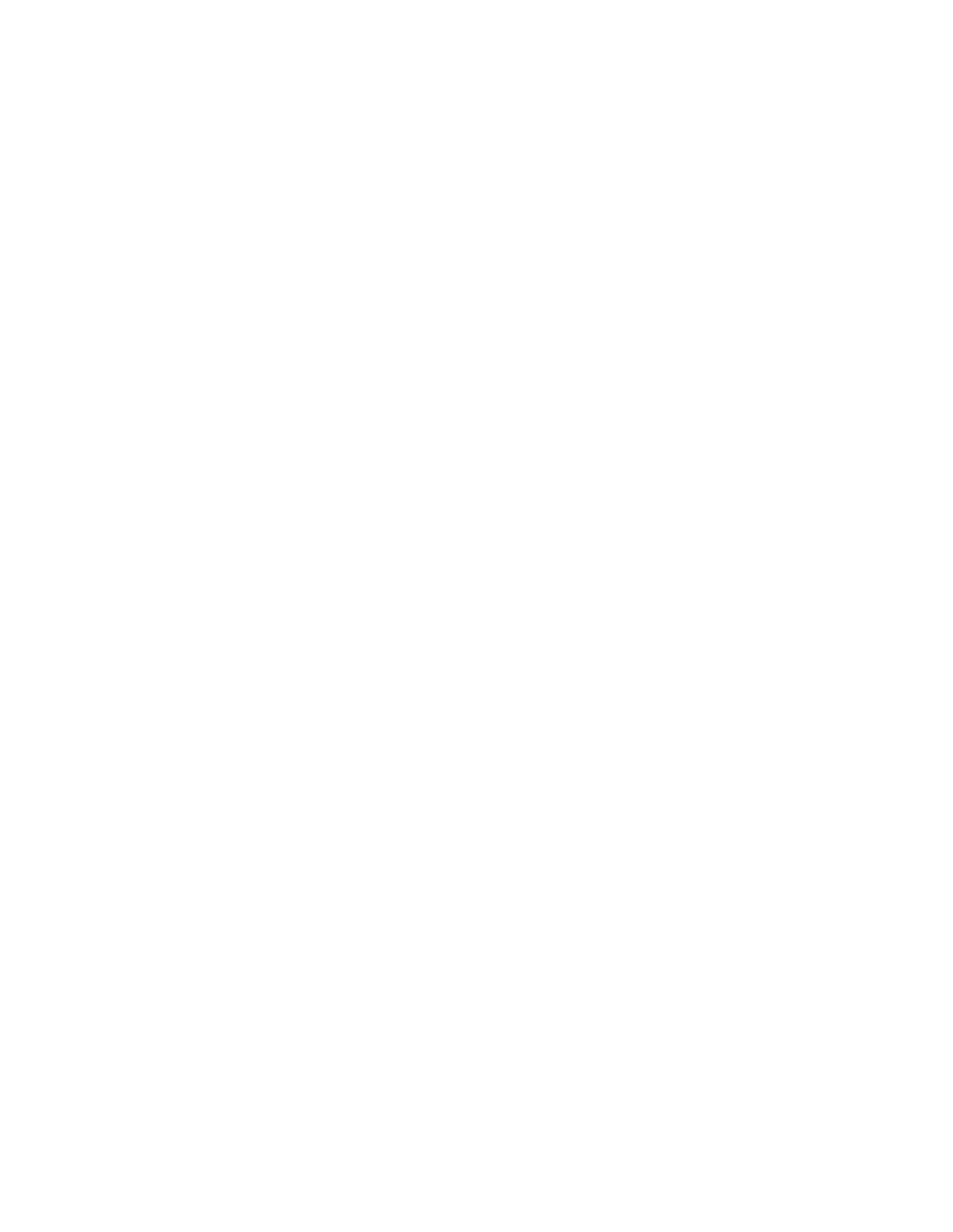## <span id="page-16-0"></span>**APPENDIX B: TESTING PATHWAY**

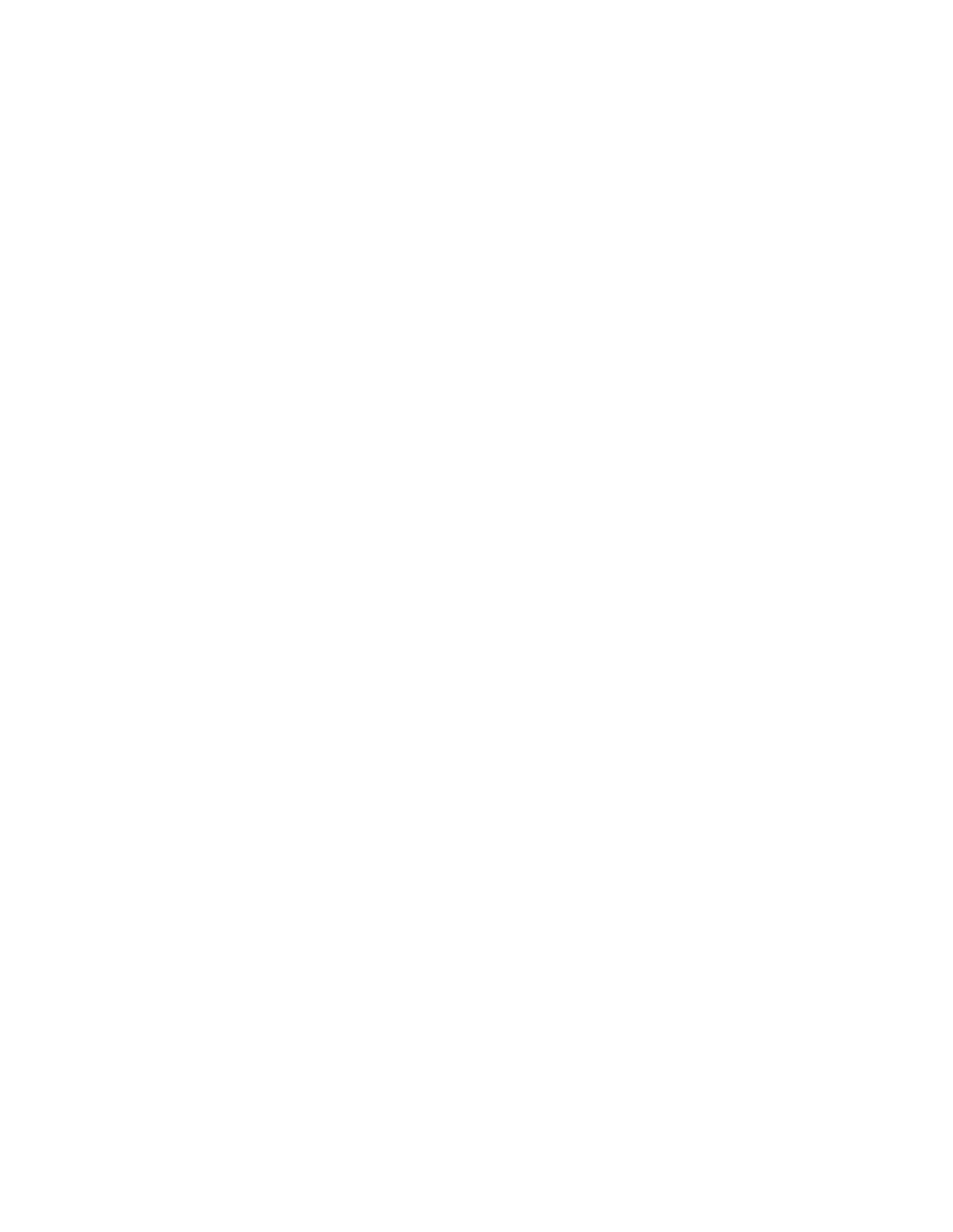## <span id="page-18-0"></span>**APPENDIX C: PUBLIC HEALTH COMMUNICABLE DISEASE TEAM CONTACT LIST**

Contact information for the RHA Public Health Offices is listed below and is also available on the Office of the Chief Medical Officer of Health's website.

Regular hours are 8:15 am - 4:30 pm Monday-Friday. The after-hours emergency number is to report notifiable diseases after 4:30 pm on weekdays and on the weekends and holidays. The pager is intended for emergency reporting only – operators are asked to keep the after-hours pager number confidential within the facility (only for operators and staff)

| Department of Public Safety Public Health<br><b>Inspectors</b>                                                                                 | <b>Regional Health Authority Public Health Nurses</b>                                                                                                                                                                                |  |
|------------------------------------------------------------------------------------------------------------------------------------------------|--------------------------------------------------------------------------------------------------------------------------------------------------------------------------------------------------------------------------------------|--|
| <b>Central Region</b><br>Fredericton (Regular hours):<br>Main office (506) 453-2830<br>Communicable Disease Line (506) 444-5905                | Zone <sub>3</sub><br>Fredericton (Regular hours):<br>Main office (506) 453-5200<br>Communicable Disease Line (506) 444-5905                                                                                                          |  |
| Central Region After Hours Emergency Number 1-506-453-8128                                                                                     |                                                                                                                                                                                                                                      |  |
| <b>South Region</b><br>Saint John (Regular hours):<br>Main office (506) 658-3022<br>Communicable Disease Line (506) 658-5188                   | Zone 2 - Saint John (Regular hours):<br>Main office (506) 658-2454<br>Communicable Disease Line (506) 658-5188                                                                                                                       |  |
| South Region After Hours Emergency Number 1-506-658-2764                                                                                       |                                                                                                                                                                                                                                      |  |
| <b>East Region</b><br>Moncton (Regular hours):<br>Main office (506) 856-2814<br>Communicable Disease Line (506) 856-3220                       | Zone 1 - Moncton (Regular hours):<br>Main office (506) 856-2401<br>Communicable Disease Line (506) 856-3220<br>Zone 7 - Miramichi<br>Main office (506) 778-6756<br>Communicable Disease Line (506) 778-6104                          |  |
| East Region After Hours Emergency Number 1-506-856-2004                                                                                        |                                                                                                                                                                                                                                      |  |
| <b>North Region</b><br>Edmundston (Regular hours):<br>Main office (506) 737-4400<br>Campbellton (Regular hours):<br>Main office (506) 789-2549 | Zone 4 - Edmundston (Regular hours):<br>Main office: (506) 735-2065<br>Communicable Disease Line: (506) 735-2626<br>Zone 5 - Campbellton (Regular hours):<br>Main office: (506) 789-2266<br>Communicable Disease Line (506) 790-4769 |  |
| Bathurst (Regular hours):<br>Main office (506) 549-5550                                                                                        | Zone 6 - Bathurst (Regular hours):<br>Main office: (506) 547-2062<br>Communicable Disease Line (506) 547-2062                                                                                                                        |  |
| North Region After Hours Emergency Number 1-506-789-2428                                                                                       |                                                                                                                                                                                                                                      |  |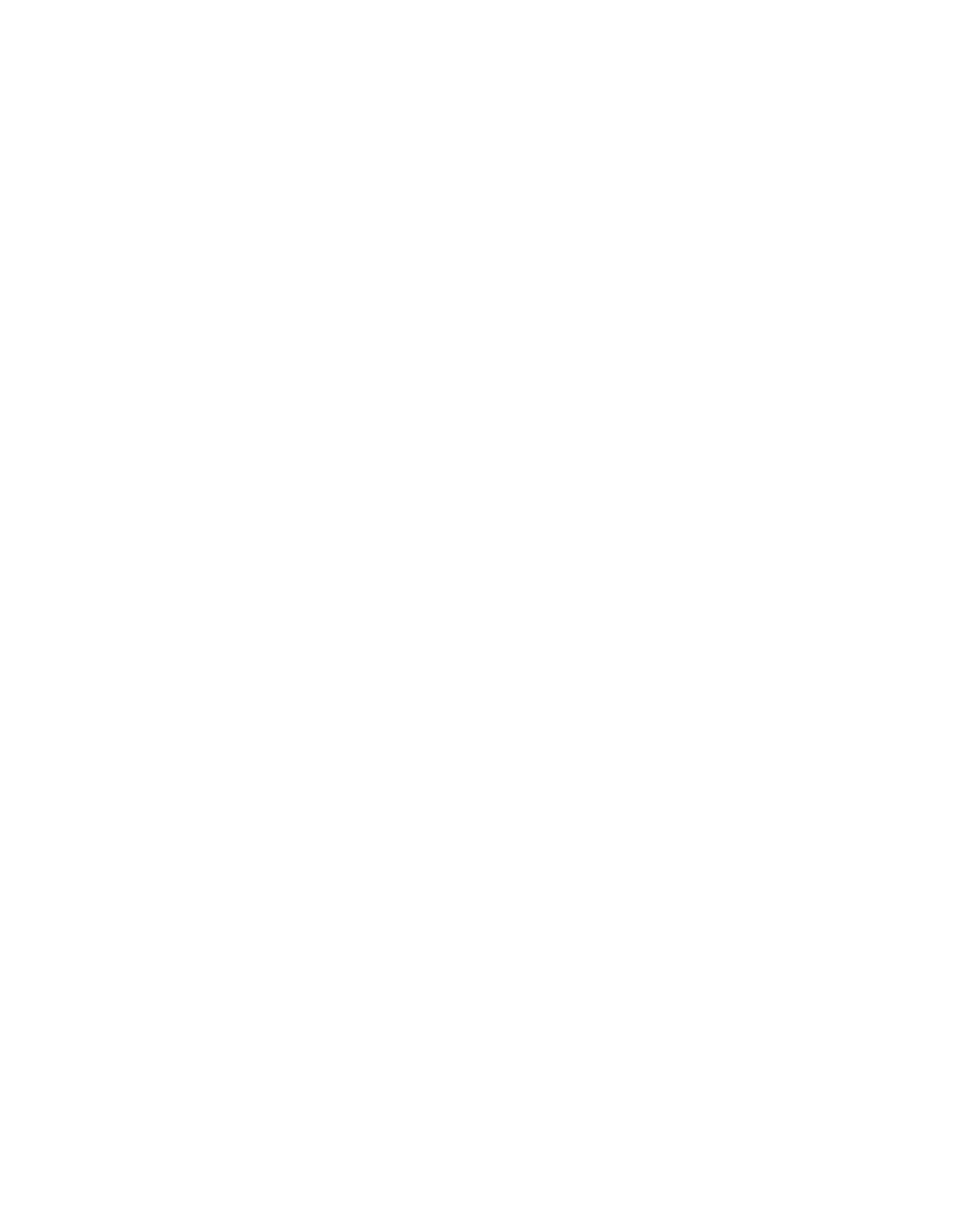## <span id="page-20-0"></span>**APPENDIX D: PROCESS FOR SECURING HOTEL ACCOMMODATIONS FOR COVID RELATED REQUIRED SELF ISOLATION**

## **Send request to [NB.isolation@redcross.ca](mailto:NB.isolation@redcross.ca)**

You will receive an auto reply with the following list of questions (see sample below)

Fill in the answers and return to **NB**.isolation@redcross.ca for approval and processing.

The inbox is monitored daily.

## **Sample of questions look like from the email auto reply**

Thank you for contacting the Canadian Red Cross' New Brunswick Isolation Support team.

\*In order to proceed with the request, please provide us with the following information about the beneficiary:

- 1. First, Middle, Last (Names)
- 2. Language spoken: English? / French?
- 3. Date of Birth (mm/dd/yyyy)
- 4. Phone number:
- 5. Personal Email address:
- 6. Full Address including postal code:
- 7. Check in date (mm/dd/yyyy)
- 8. Check out date (mm/dd/yyyy)
- 9. Any food allergies or restrictions?
- 10. Do they have their own vehicle?
- 11. Are they a smoker?
- 12. Preferred isolation location / city
- 13. Do they need a wheelchair accessible room?
- 14. Do any additional members of the household require isolation support?
- 15. Any other information?

#### **Reason for requiring Isolation support** (please indicate at least one category):

- 1) Has tested positive for Covid-19
- 2) Is a close contact with a person with Covid-19
- 3) Has recently travelled outside NB
- 4) Other reason (please specify)

#### **In addition,**

Please send along your best contact information so we may respond to this request:

| <b>Your Name</b> | Your Phone#        |
|------------------|--------------------|
| Your work email  | <b>Your Agency</b> |
| address          | <b>Name</b>        |